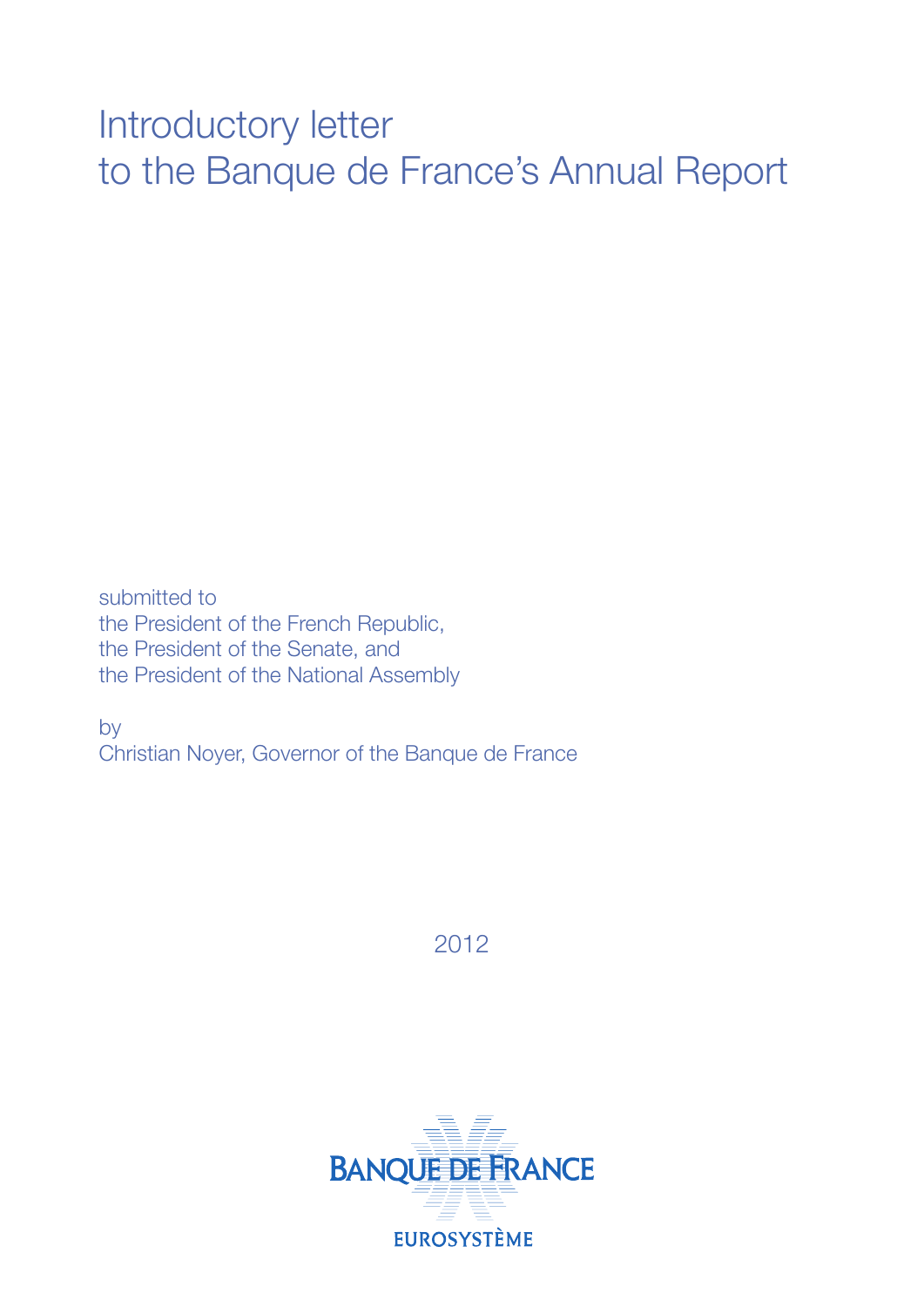I have the honour of submitting to you, as required by law, the report on the operations of the Banque de France, monetary policy and its outlook.

The French economy is facing some exceptional challenges. Growth in 2013 will probably be close to zero for the second consecutive year, well below the level needed to maintain employment. The international environment remains uncertain, despite the highly accommodative monetary policies conducted by developed countries for a number of years now. Public debt is at its highest level since the Second World War. Lastly, the imbalances and uncertainties in the euro area have not yet been fully reabsorbed.

For some observers, Europe appears to be imposing excessive constraints. However, this vision is incorrect. If certain disciplinary rules exist within Europe, it is because they are necessary to ensure cohesion and balance in the euro area. Despite the turmoil of the last three years, it is still the second largest monetary area and largest market in the world, and the region with the highest concentration of purchasing power.

The constraints stem primarily from the transformation of the global economy and the resulting need to boost competitiveness. Billions of human beings now aspire to the level of riches enjoyed by the most developed countries, and this legitimate desire, combined with technological advances, has led to profound shifts in the world's economic geography and in the conditions of production. France has a number of strengths that can help it to grow and prosper in this environment: the most dynamic demographics in Europe, expertise in a number of advanced technologies and high quality public infrastructure. But its competitiveness is waning and, for the past decade, it has no longer been able to take full advantage of the opportunities offered by globalisation while at the same time being exposed to the corresponding risks and shocks.

In France's case, the constraints also stem from the high level of public debt, which is the result of decades of imbalances in public finances. More than 60% of public debt is now held by non-residents, reflecting the attractiveness of French debt relative to the rest of the euro area, but also the country's financial dependence. The current exceptionally favourable financing conditions, along with France's membership of the euro area, offer a unique opportunity for us to consolidate and improve our public finances.

This strategy of fiscal consolidation occasionally comes under criticism, with calls for a more activist fiscal policy designed to support growth by stimulating demand. The debate has now become sufficiently heated to merit closer examination.

The short-term effectiveness of fiscal policies  $-$  or, in technical terms, "multipliers" – depends on the particular circumstances. In a severe economic depression or deflationary environment, it is vital to boost demand, and intervention may even be necessary to support means of production that are viable but temporarily under threat. But these policies have to be temporary. Although they help counter the effects of an acute crisis (global GDP shrank 5% in the first quarter of 2009), they can, if kept in place too long, end up hindering the economic recovery. This is particularly true if, as in France's case, the country was already in a difficult financial position before adopting the policies.

Of course, the pace of fiscal consolidation should be calibrated to ensure that its short-term mechanical effect on economic activity does not stifle the recovery. Given the weak growth environment, choosing a path of ongoing structural consolidation makes sense. This choice meets the need for efficiency, but also has a moral rationale: to avoid leaving future generations with an unsustainable debt burden that is crippling to long-term growth.

For the past ten years, France has had one of the highest levels of public spending in the world. Over a certain threshold, which our country has probably crossed, any increase in public spending and debt has extremely negative effects on confidence. Households perceive the imbalance in public finances, anticipate a future increase in taxes and thus start to reduce their spending straight away. Businesses do the same with their investments and, together, these reactions largely offset the temporary boost to growth provided by an increase in fiscal spending. In contrast, credible fiscal consolidation, sustained over the medium term, has highly positive effects on confidence, consumption, investment and, ultimately, growth. This is the current line of French fiscal policy, in keeping with the underlying thinking behind euro area economic governance.

The trajectory set by the government aims at eliminating the structural deficit over the next four years. Overall, a structural adjustment equivalent to 4% of GDP will have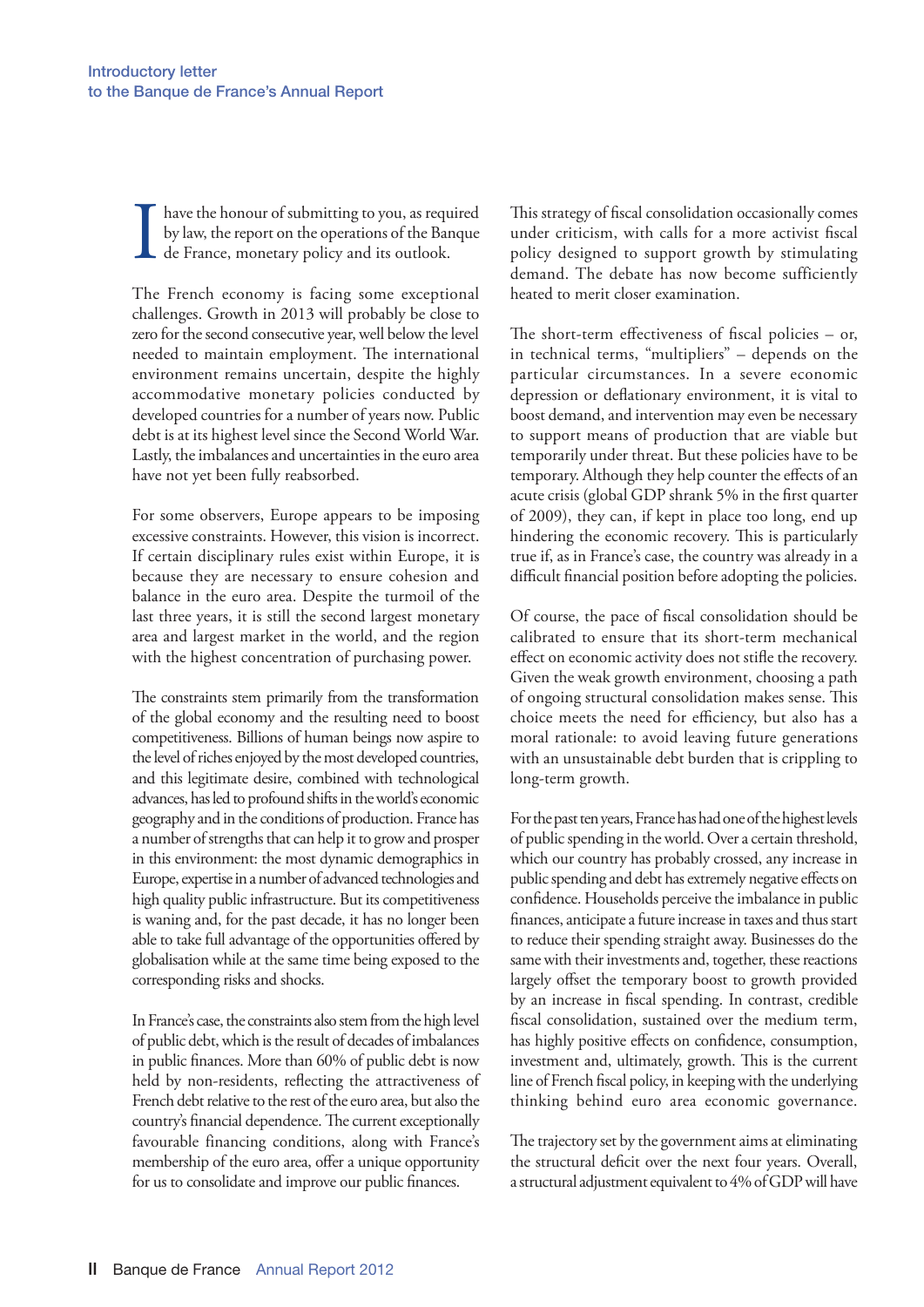been made in the 2010-2013 period and, beyond that, the effort will essentially come in the form of spending cuts. These measures should result in a stabilisation of public debt levels at a little over 90% of GDP.

The underlying objective is growth. Not just a temporary spurt, sustained artificially by public spending, but strong and lasting growth that creates jobs and is based on the development of modern and competitive production capacity. This kind of growth cannot just be summoned up. It requires a profound change in public policy. There is a true coherence and continuity in seeking to combat unemployment, balance public finances and restore competitiveness.

## **The fight against unemployment and reform of the labour market**

France is one of the biggest spenders on employment policies in the developed world, but it still has one of the highest levels of unemployment, particularly among the younger population. This contradiction raises two questions.

The first question regards the actual effectiveness of its system of benefits and subsidies. The *Cour des Comptes* (National Audit Office) has recalled the various shortcomings in these mechanisms, relating to their sheer number and complexity, difficulties in managing them and, in some cases, their intrinsic design. An appraisal of the subsidised contracts system, for example, notably in the market services sector, shows it has been fairly ineffective considering the amount of resources invested. The poor coordination between different types of income support – the employment allowance tax credit and active solidarity benefit (RSA) – has made them difficult to understand and considerably less efficient. The huge resources France devotes to professional training are of little benefit to the unemployed and, more broadly, to the least qualified members of the workforce who most need it. In this respect, the reforms in professional training, which will be discussed at the labour conference on 20 and 21 June, are absolutely vital.

The second, more fundamental, question raised relates to the actual role of labour policies, notably with respect to the functioning of the labour market. Do these subsidies not serve to offset market rigidities that could in fact be addressed directly at a lower cost and with more effective results? France and Germany both saw similar drops in economic activity during the crisis, but whereas in France the downturn was primarily absorbed through job losses, in Germany the economy adjusted through a reduction in working hours and through a sharp, but temporary rise in partial unemployment. Overall, despite the fact that German GDP contracted almost twice as much as in France in 2009, German unemployment remained stable while around 500,000 jobs were destroyed in France. It is easier to bounce back from partial unemployment and a temporary reduction in working hours when the economy improves, than from job cuts which are often irreversible. France has partially made up for its lag in introducing effective benefit systems for compensating partial unemployment. But our economy and workers have paid a steep price for the choices made in the past, to the detriment of labour market flexibility.

These implicit choices explain why, despite the amount of money spent on employment, inequalities still exist in terms of risk exposure and job security. It is perfectly legitimate to want to maintain stable and permanent jobs, but doing so is often detrimental to the jobless.

Recent reforms have been aimed directly at improving the operation of the labour market. The law on job security, which transposes the inter-professional agreement reached on 11 January 2013, reduces the legal uncertainties associated with redundancy plans and thus promotes hiring and job creation. The introduction of a system allowing workers to accumulate unemployment benefit entitlements (*droits rechargeables*) is a step forward both on a social level – it reinforces workers' rights – and on an economic level: it means the unemployed face less risk and have a greater incentive to go back to work before their benefit entitlements have expired.

These reforms must be continued as there is still room for improvement in many areas: labour market duality, professional training, labour disputes, etc.

The unemployment insurance deficit is increasing rapidly. Achieving a balance depends on three main parameters: conditions of access (associated with the length of employment required), the duration of benefit payments and the replacement rate. For each of these parameters, the French system is one of the most generous in the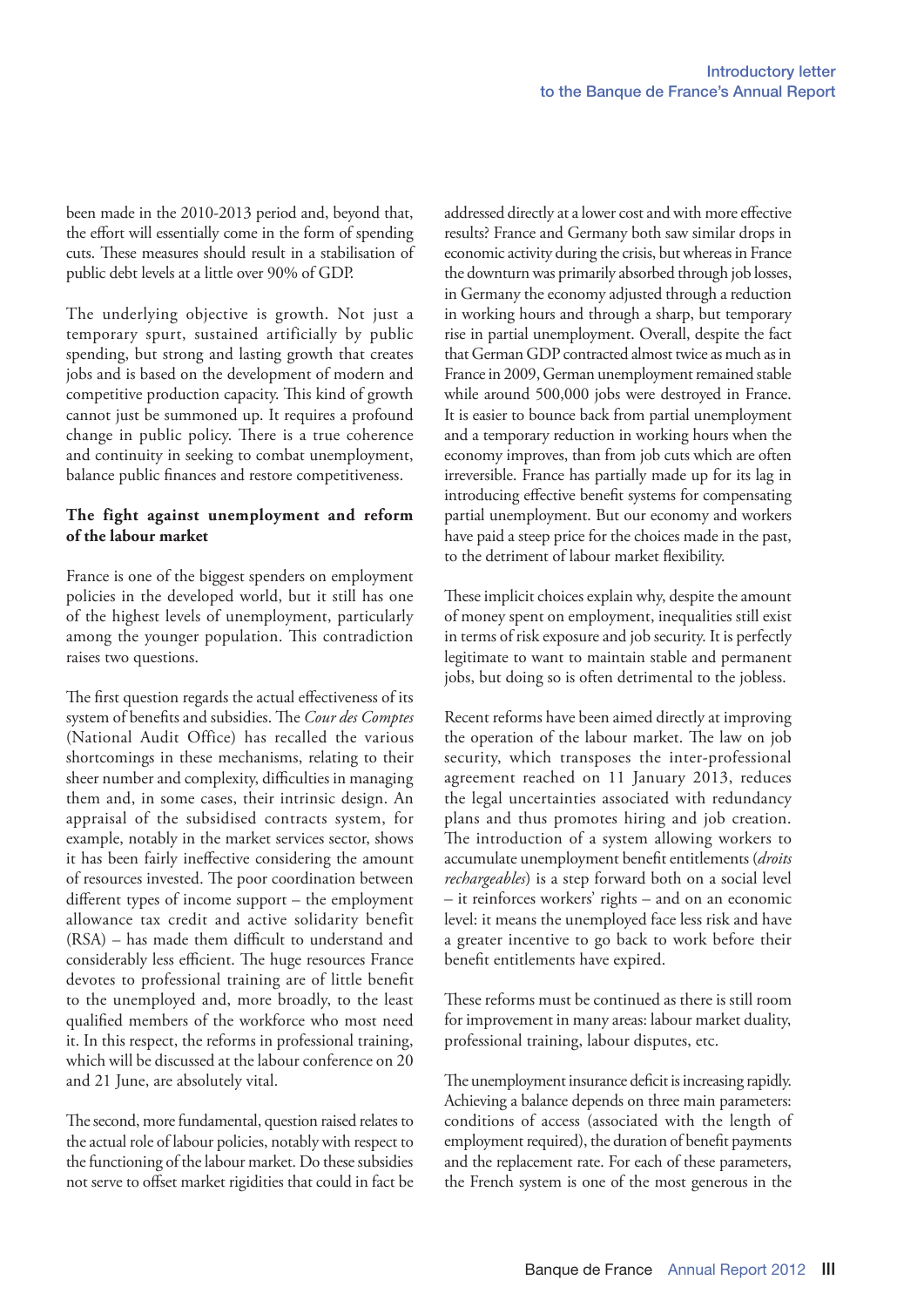world. In an uncertain economic environment, it makes sense to keep relaxing access conditions, as has been done with the introduction of accumulative unemployment benefit entitlements. A reduction in the duration of benefit payments could be considered once the economic environment improves significantly. As for the replacement rate, which is particularly generous in France (between 57.4% and 75% depending on a worker's last earnings), there are steps that can be taken immediately, notably for higher earners. Reducing benefits and making them more degressive over time would encourage people to go back to work more quickly. In addition, the overall unemployment insurance deficit is made considerably worse by the various specific benefit schemes, and these would benefit from being revised.

Many of the provisions of current labour laws provide for collective negotiations between employers and unions. This is an extremely positive step as it means the specific characteristics of each sector or company can be taken into account when adapting to changes in activity, thus ensuring better job protection.

More importantly, what the French economy needs is a less defensive and more offensive approach to employment. Public policies are often overly concerned with preserving the jobs of the past, at times to the detriment of future job creations. This is also one of the reasons policies have proved relatively ineffective, despite the amount of resources invested. Today's jobs are not the same as those of yesterday and, likewise, those of tomorrow will be different from the jobs that exist today. In order to create jobs for the future, we need to find ways to adapt our production capacity, redeploy our productive resources and allow the free movement of both workers and investments, domestic and foreign alike.

#### **The need to reduce public spending**

The Government has committed itself to following a fiscal path aimed at eliminating the structural deficit by 2016. Meeting this commitment will determine both the country's financing conditions and the level of confidence – at home and abroad – in its economic policies. The stakes are high.

Initially, efforts were focused on increasing taxes and social contributions in order to generate rapid results. However, the government now needs to concentrate on public spending to meet its target, as the tax burden has reached a very high level and any further increases in employer contributions would lead to a new deterioration in both activity and employment.

One of the key factors behind rising public spending is the size of the public sector wage bill. As in all other sectors of the economy, the government needs to look constantly for ways of making productivity gains, and this should apply equally to local government, central government and welfare departments. The strategic long-term objective should thus be a trend decline in the number of public sector workers, which is high in France in relation to other comparable countries. In the short term, given that the government has chosen to keep overall public sector staffing levels stable and to freeze the index points in the pay grid, another metric can be used – slowing down the rise in the age and job skill coefficient (GVT). This would be consistent with the lengthening of working life.

The large number of public policies generates high coordination costs. Decentralisation has led to responsibilities being split between a large number of players, often through contractual agreements specifying the distribution of powers and financial costs. A great deal of effort is devoted at different levels of government to managing the interaction between these agents.

A radical simplification of this build-up of administrative structures would generate major savings and make government action more efficient. The "simplification shock" announced by the government is more vital than ever, and should be based on the principle of giving each public sector player exclusive responsibility for one particular area.

More generally, there needs to be a complete review of public policies notably regarding transfers, and, in the case of households, there could be grounds for temporarily breaking the link between benefits and inflation. The specific characteristics of the wages and pensions paid to France's overseas territories are helping to keep living and wage costs high, hampering competitiveness in these regions. An in‑depth review should therefore be carried out.

Welfare spending accounts for around 30% of GDP and the country's social deficit path is unsustainable as it stands. Giving in to the temptation to keep raising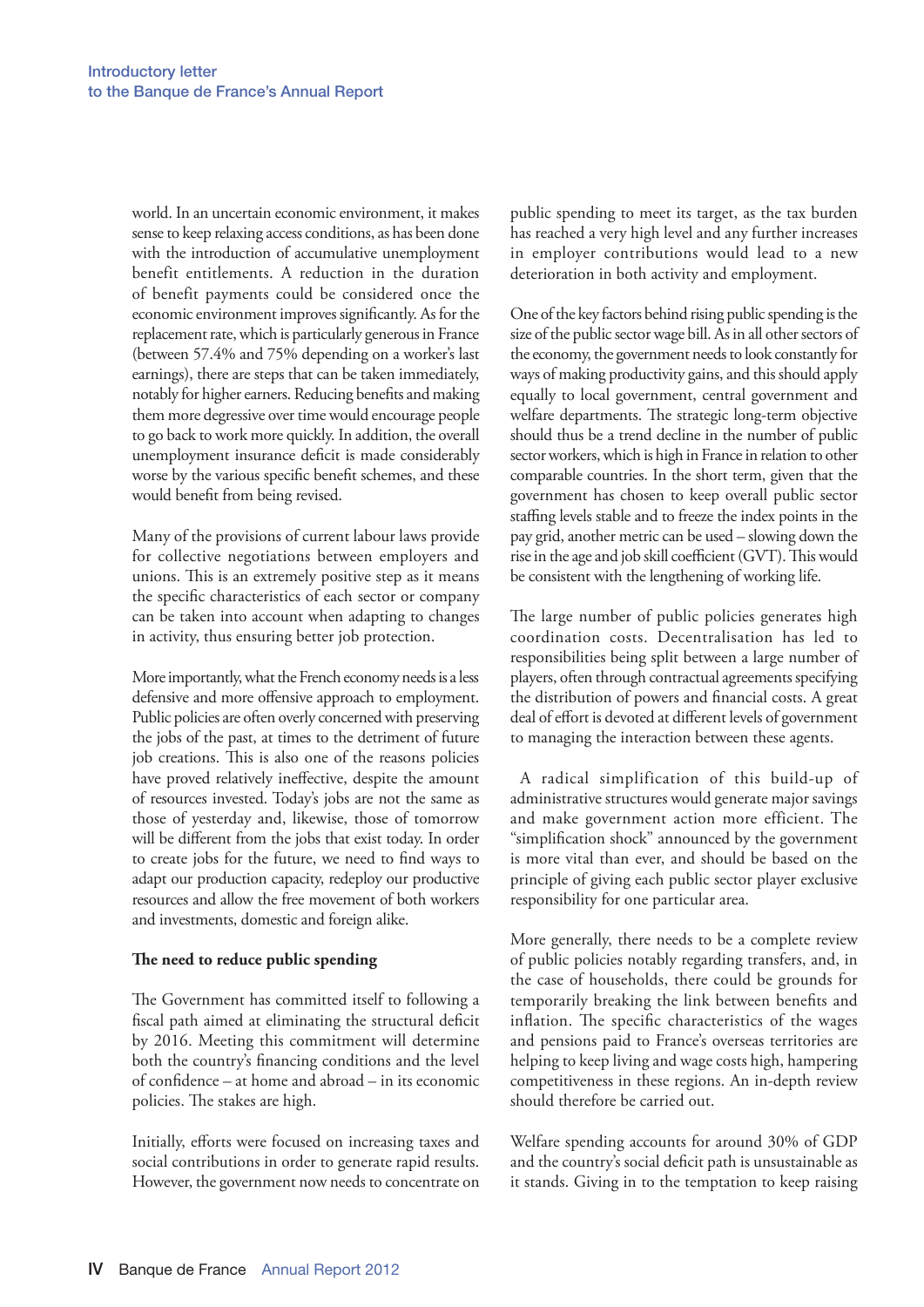social contributions leads to an increase in labour costs, which ultimately weighs on activity and jobs: the best way to deal with the problem is by tackling spending.

Extensive measures are needed to balance the French welfare system. Regarding our pension system, it now seems inevitable that we will have to increase the number of years workers pay into the pension system or raise the minimum retirement age. But using these methods alone will place the entire burden on the working population and in particular on younger generations. If we are to share the effort equally between those in jobs and those in retirement, it seems important to stop indexing our various pension schemes to inflation – as was the case for the general supplementary retirement benefit plan.

### **Restoring the competitiveness of companies**

For ten years now, the current account balance has been continually deteriorating and, worse still, French firms' export market share has been contracting. This represents a marked contrast with Germany, while it is more recent and less pronounced with respect to the other main euro area countries. This trend is often associated, in analyses and commentaries, with the deindustrialisation of the French economy, measured by the shrinking share of industry in GDP and employment.

To counter this trend, France introduced a National Pact for Competitiveness, including a tax credit for competitiveness and employment that came into force in January 2013. By offering companies a tax credit calculated on the basis of the gross wage bill, two objectives are sought: restoring wage and price competitiveness, and encouraging the self-financing of investments, which themselves foster productivity and competitive advantages. This tax credit is an essential first step.

Given France's poor competitiveness and the reforms undertaken by our euro area partners, this effort must be pursued.

First, the competitive advantage given to wages must be preserved. Going forward, it is important that any discretionary increases in the minimum wage do not undermine this advantage, especially since the recent reform in its calculation method guarantees a regular rise in its real purchasing power. Any future increases in employer's social contributions should be avoided,

as this would erode the cost competitiveness, which is already insufficient.

Naturally, the question of competitiveness cannot be seen solely in terms of costs and wages. Compared to the euro area average, the cost competitiveness of the French economy was preserved until the 2008 crisis. Despite this, France's market share has worsened significantly since the start of the 2000s, including vis-à-vis European countries other than Germany. This decline is evenly spread across all export areas, pointing to a general weakness in productive supply rather than a lack of geographical or sectoral specialisation. There are therefore fundamental underlying reasons for France's poor performance. One such reason relates to firms' low profit margins. Faced with foreign competition, in France and on export markets, companies have sought to offset high labour costs by cutting back their margins. By doing so, they have lessened their capacity to invest and fund R&D, gradually trimming the innovation content of their products, and thus weakening their non‑cost competitiveness.

More generally, a more comprehensive approach to competitiveness is required in order to reduce all the obstacles and rigidities that curb the capacity of the French economy to adapt to a rapidly changing world. The focus therefore cannot be on industry alone. Industry is naturally crucial for development and economic growth since the bulk of R&D and exports are still concentrated in the sector. It generates positive externalities for all other activities. Nevertheless, in all advanced countries, the share of industry is falling in GDP and even more so in employment. Services are becoming increasingly a source of technology and value added.

The competitiveness of services, even when they are not exported, is therefore essential to that of the economy as a whole. There is considerable scope for further progress here. It is in the service sector that the wage differentials with our competitors have grown the fastest. For industry, services act as suppliers and subcontractors that contribute indirectly to competitiveness, even though they do not enter into direct contact with foreign markets. Yet, it is precisely in services and closed professions that the greatest number of obstacles to activity and restrictions on competition remain. Lastly, the largest labour pools are found in the service sector and many of them by nature cannot be moved abroad.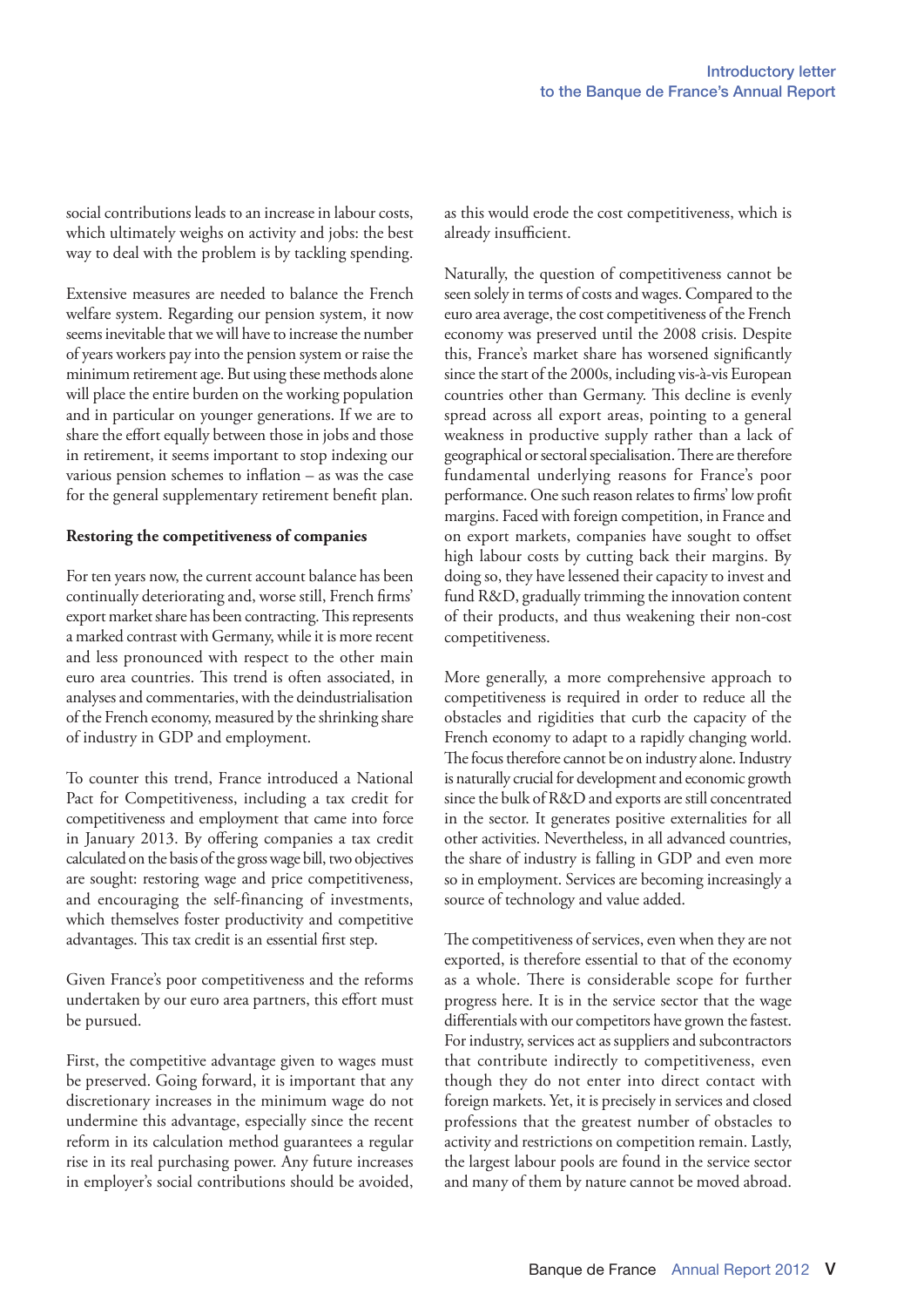Studies carried out by the Banque de France show a strong potential for boosting growth through product market reforms, for example regulated professions, especially if they are implemented at the same time as labour market reforms.

In parallel, it appears necessary to conduct a general review of the complexity and abundance of rules and administrative procedures. The initiative announced in this area addresses a real need. The great number and the instability of tax and labour regulations, amongst others, are a major obstacle to the creation and development of companies and more generally economic activities.

### **Transformation in the financing of the economy**

In order to produce value, create employment and generate growth, our economy needs to be financed effectively. And yet, our banking and financial ecosystem is undergoing a major transformation. Over the past years, credit institutions have undertaken far-reaching reforms to comply with the new international solvency and liquidity rules, against the backdrop in France of large‑scale shifts from bank deposits to regulated savings. Insurance companies are preparing to apply the new French and European standards, in a difficult environment of ongoing low interest rates. All players have recently had to face much greater fiscal constraints.

Our surveys do not show any particular funding pressures for large and medium‑sized enterprises, which can seek market financing if necessary. As regards SMEs, which we monitor closely and which rely more heavily on bank funding, access to cash loans has become more difficult over the past months, but applications for investment loans continue to be largely met and interest rates are generally very low.

In order to support the economic recovery, our financial system must be able to develop in a stable and regulated environment that aims, in the same way as the draft law on the separation and regulation of banking activities, to ensure that finance works for the real economy. This environment must also take account of the international context in which our financial players operate. In this respect, it will be essential to define the base, interest rates and scope of a possible financial transaction tax in order to prevent

the risk of destroying entire segments of our financial industry or the offshoring of jobs as well as the highly counterproductive effects on government borrowing and the financing of the economy. It is important to strike the right balance between ensuring financial stability, consumer protection and legal certainty – notably concerning the construction of insurance contracts – and promoting economic dynamism. Achieving this balance is one of the prerequisites for a return to sustained growth in France.

## **Housing supply policy**

Housing is an indirect but essential determinant of economic competitiveness. It is the largest item of household expenditure and its share is constantly increasing. Barriers to housing market access are a major cause of inequality and a primary source of economic insecurity, especially for workers without permanent contracts. Lastly, difficulties in finding accommodation reduce geographical mobility and result in long-term unemployment. Resolving the housing problem in France would therefore simultaneously enhance competitiveness, defend purchasing power, promote labour mobility and reduce inequalities.

As is the case with other public policies, the results have proved disappointing given the substantial resources (almost EUR 47 billion) allocated by the government to support housing: between 3 and 4 million French citizens are currently considered to be poorly housed. There are few doubts and little discussion about the causes of this failing. For the past two decades, housing policy has focused on providing financial help to individuals, i.e. on supporting and funding demand. Many instruments and procedures have been implemented with this aim, either in the form of direct subsidies, or loans with advantageous interest rates.

At the same time, however, regulatory constraints have increased on construction and housing supply. Naturally, the aims of regulations are highly legitimate: improving housing standards, respecting social diversity, and ensuring the harmonious development of urban areas. But the accumulation of rules and standards increases formalities, pushes back deadlines, and imposes increasingly crippling constraints on construction. It is becoming necessary to better define the priorities.